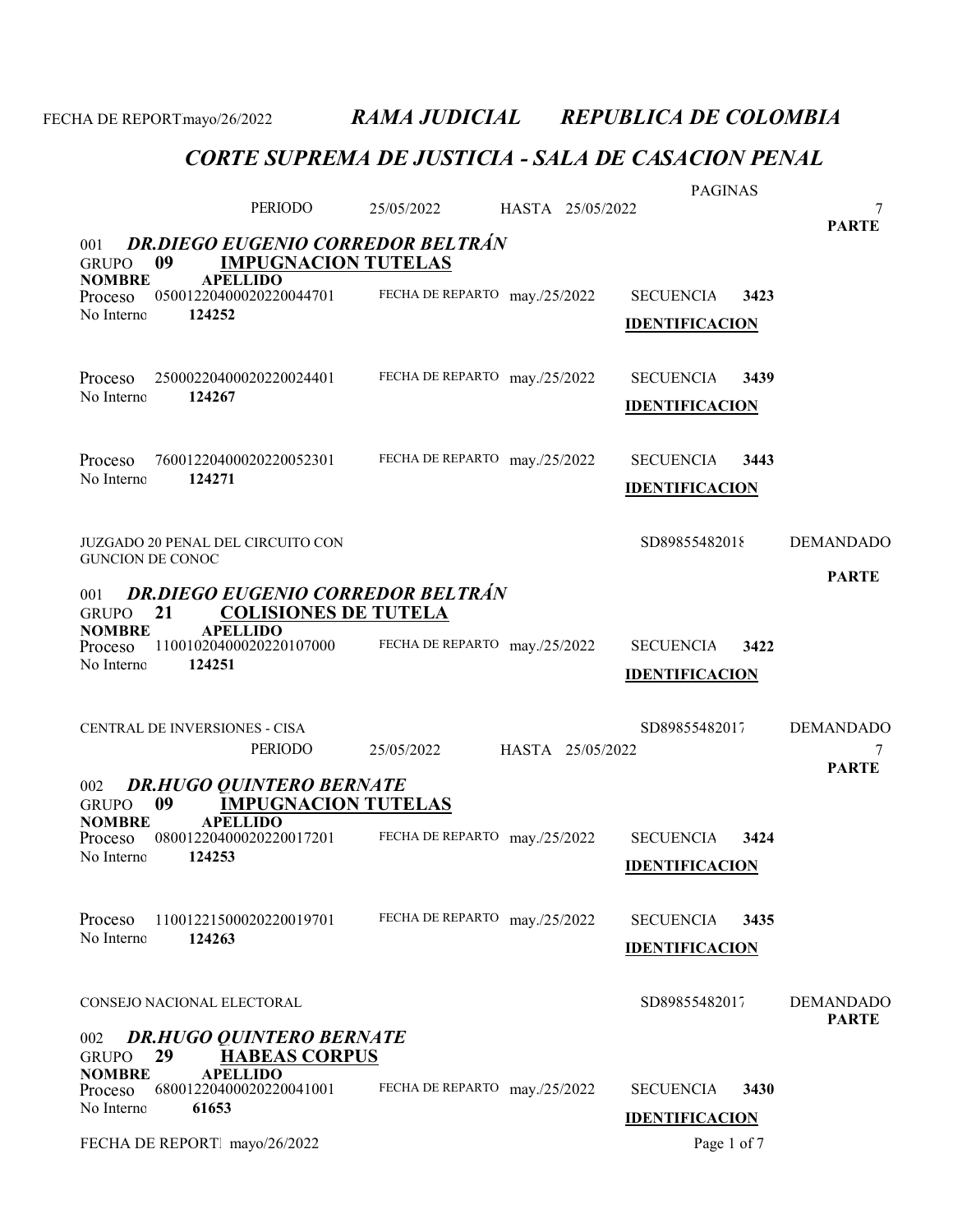### CORTE SUPREMA DE JUSTICIA - SALA DE CASACION PENAL

PAGINAS

| JHON ALEXANDER JAIMES MENDEZ                                                      |                                               |                               |                  |                  | SD89855482017         |      | <b>DEMANDADO</b>  |
|-----------------------------------------------------------------------------------|-----------------------------------------------|-------------------------------|------------------|------------------|-----------------------|------|-------------------|
|                                                                                   | PERIODO                                       | 25/05/2022                    |                  | HASTA 25/05/2022 |                       |      | 7<br><b>PARTE</b> |
| 003                                                                               | <b>DR.GERSON CHAVERRA CASTRO</b>              |                               |                  |                  |                       |      |                   |
| 09<br><b>GRUPO</b><br><b>NOMBRE</b>                                               | <b>IMPUGNACION TUTELAS</b><br><b>APELLIDO</b> |                               |                  |                  |                       |      |                   |
| Proceso<br>No Interno<br>124260                                                   | 11001023000020220058602                       | FECHA DE REPARTO may./25/2022 |                  |                  | <b>SECUENCIA</b>      | 3432 |                   |
|                                                                                   |                                               |                               |                  |                  | <b>IDENTIFICACION</b> |      |                   |
| Proceso                                                                           | 11001220400020220046701                       | FECHA DE REPARTO may./25/2022 |                  |                  | <b>SECUENCIA</b>      | 3433 |                   |
| No Interno<br>124261                                                              |                                               |                               |                  |                  | <b>IDENTIFICACION</b> |      |                   |
|                                                                                   |                                               |                               |                  |                  |                       |      |                   |
| Proceso                                                                           | 76001220400020220055501                       | FECHA DE REPARTO may./25/2022 |                  |                  | <b>SECUENCIA</b>      | 3444 |                   |
| No Interno<br>124272                                                              |                                               |                               |                  |                  | <b>IDENTIFICACION</b> |      |                   |
|                                                                                   |                                               |                               |                  |                  |                       |      |                   |
| JUZGADO QUINTO PENAL DEL CIRCUITO                                                 |                                               |                               |                  |                  | SD89855482018         |      | <b>DEMANDADO</b>  |
| CON FUNCION DE C                                                                  |                                               |                               |                  |                  |                       |      | <b>PARTE</b>      |
| 003                                                                               | <b>DR.GERSON CHAVERRA CASTRO</b>              |                               |                  |                  |                       |      |                   |
| GRUPO 14<br><b>NOMBRE</b>                                                         | <b>CASACION</b><br><b>APELLIDO</b>            |                               |                  |                  |                       |      |                   |
| Proceso<br>No Interno<br>61649                                                    | 50001600056320150343601                       | FECHA DE REPARTO may./25/2022 |                  |                  | <b>SECUENCIA</b>      | 3413 |                   |
|                                                                                   |                                               |                               |                  |                  | <b>IDENTIFICACION</b> |      |                   |
|                                                                                   |                                               |                               |                  |                  |                       |      |                   |
| GUSTAVO ADOLFO ARJONA REINA                                                       |                                               |                               |                  |                  | SD89855482016         |      | <b>DEMANDADO</b>  |
|                                                                                   | PERIODO                                       | 25/05/2022                    | HASTA 25/05/2022 |                  |                       |      | 7<br><b>PARTE</b> |
| 004                                                                               | DR.FABIO OSPITIA GARZÓN                       |                               |                  |                  |                       |      |                   |
| 09<br><b>GRUPO</b><br><b>NOMBRE</b>                                               | <b>IMPUGNACION TUTELAS</b><br><b>APELLIDO</b> |                               |                  |                  |                       |      |                   |
| Proceso 11001020500020220043302 FECHA DE REPARTO may./25/2022 SECUENCIA<br>124257 |                                               |                               |                  |                  |                       | 3428 |                   |
| No Interno                                                                        |                                               |                               |                  |                  | <b>IDENTIFICACION</b> |      |                   |
|                                                                                   |                                               |                               |                  |                  |                       |      |                   |
| SALA LABORAL DEL TRIBUNAL<br>SUPERIOR DEL DISTRITO JU                             |                                               |                               |                  |                  | SD89855482017         |      | <b>DEMANDADO</b>  |
| 004                                                                               | DR.FABIO OSPITIA GARZÓN                       |                               |                  |                  |                       |      | <b>PARTE</b>      |
| 20<br><b>GRUPO</b>                                                                | <b>TUTELA DE PRIMERA INST.</b>                |                               |                  |                  |                       |      |                   |
| <b>NOMBRE</b><br>Proceso                                                          | <b>APELLIDO</b><br>11001020400020220106600    | FECHA DE REPARTO may./25/2022 |                  |                  | <b>SECUENCIA</b>      | 3418 |                   |
| No Interno<br>124247                                                              |                                               |                               |                  |                  | <b>IDENTIFICACION</b> |      |                   |
| FECHA DE REPORT mayo/26/2022                                                      |                                               |                               |                  |                  | Page 2 of 7           |      |                   |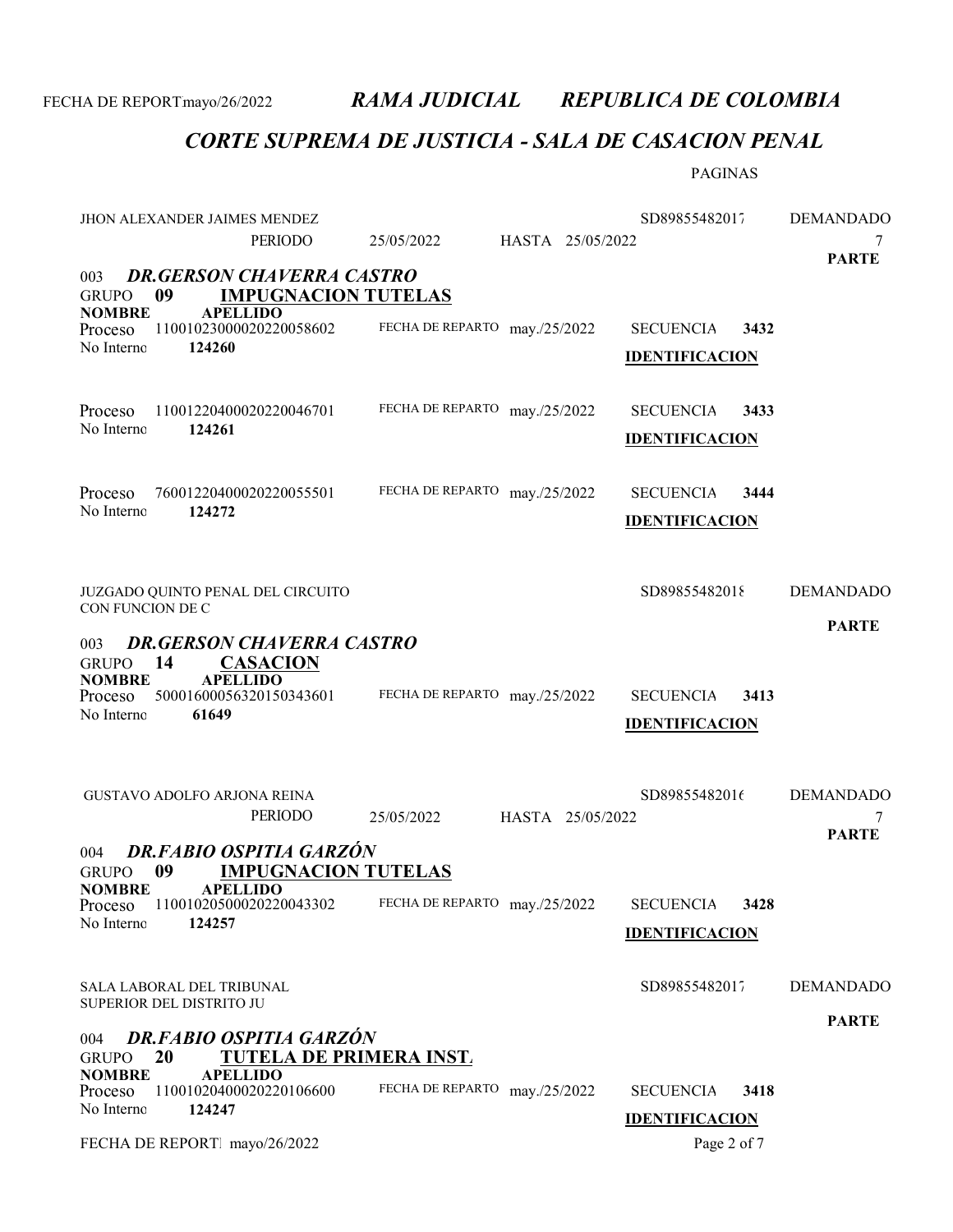### CORTE SUPREMA DE JUSTICIA - SALA DE CASACION PENAL

PAGINAS

| DE DERECHO DE                              | SALA DE DECISION PENAL DE EXTINCION                                                       |                               |                  | SD89855482016         |      | <b>DEMANDADO</b>  |
|--------------------------------------------|-------------------------------------------------------------------------------------------|-------------------------------|------------------|-----------------------|------|-------------------|
|                                            | PERIODO                                                                                   | 25/05/2022                    | HASTA 25/05/2022 |                       |      | 7<br><b>PARTE</b> |
| 005<br>09<br><b>GRUPO</b>                  | <b>DR.LUIS ANTONIO HERNANDEZ BARBOSA</b><br><b>IMPUGNACION TUTELAS</b><br><b>APELLIDO</b> |                               |                  |                       |      |                   |
| <b>NOMBRE</b><br>Proceso<br>No Interno     | 11001020500020220039702<br>124254                                                         | FECHA DE REPARTO may./25/2022 |                  | <b>SECUENCIA</b>      | 3425 |                   |
|                                            |                                                                                           |                               |                  | <b>IDENTIFICACION</b> |      |                   |
| Proceso<br>No Interno                      | 25000220400020220026801<br>124268                                                         | FECHA DE REPARTO may./25/2022 |                  | <b>SECUENCIA</b>      | 3440 |                   |
|                                            |                                                                                           |                               |                  | <b>IDENTIFICACION</b> |      |                   |
| <b>JUDICIAL DE CUNDI</b>                   | COMISION SECCIONAL DE DISCIPLINA                                                          |                               |                  | SD89855482018         |      | <b>DEMANDADO</b>  |
| 005                                        | <b>DR.LUIS ANTONIO HERNANDEZ BARBOSA</b>                                                  |                               |                  |                       |      | <b>PARTE</b>      |
| 14<br><b>GRUPO</b><br><b>NOMBRE</b>        | <b>CASACION</b><br><b>APELLIDO</b>                                                        |                               |                  |                       |      |                   |
| Proceso<br>No Interno                      | 23001600101520140362201<br>61647                                                          | FECHA DE REPARTO may./25/2022 |                  | <b>SECUENCIA</b>      | 3411 |                   |
|                                            |                                                                                           |                               |                  | <b>IDENTIFICACION</b> |      |                   |
| DANIEL FRANCISCO ORTIZ ARGEL               |                                                                                           |                               |                  | SD89855482016         |      | <b>DEMANDADO</b>  |
|                                            | <b>PERIODO</b><br><b>DRA.MYRIAM AVILA ROLDAN</b>                                          | 25/05/2022                    | HASTA 25/05/2022 |                       |      | 7<br><b>PARTE</b> |
| 006<br>09<br><b>GRUPO</b><br><b>NOMBRE</b> | <b>IMPUGNACION TUTELAS</b><br><b>APELLIDO</b>                                             |                               |                  |                       |      |                   |
| Proceso<br>No Interno                      | 11001020500020220044602<br>124259                                                         | FECHA DE REPARTO may./25/2022 |                  | <b>SECUENCIA</b>      | 3431 |                   |
|                                            |                                                                                           |                               |                  | <b>IDENTIFICACION</b> |      |                   |
| Proceso                                    | 66001220400020220003401                                                                   | FECHA DE REPARTO may./25/2022 |                  | <b>SECUENCIA</b>      | 3441 |                   |
| No Interno                                 | 124269                                                                                    |                               |                  | <b>IDENTIFICACION</b> |      |                   |
| Proceso                                    | 11001020500020200108002                                                                   | FECHA DE REPARTO may./25/2022 |                  | <b>SECUENCIA</b>      | 3446 |                   |
| No Interno                                 | 124274                                                                                    |                               |                  | <b>IDENTIFICACION</b> |      |                   |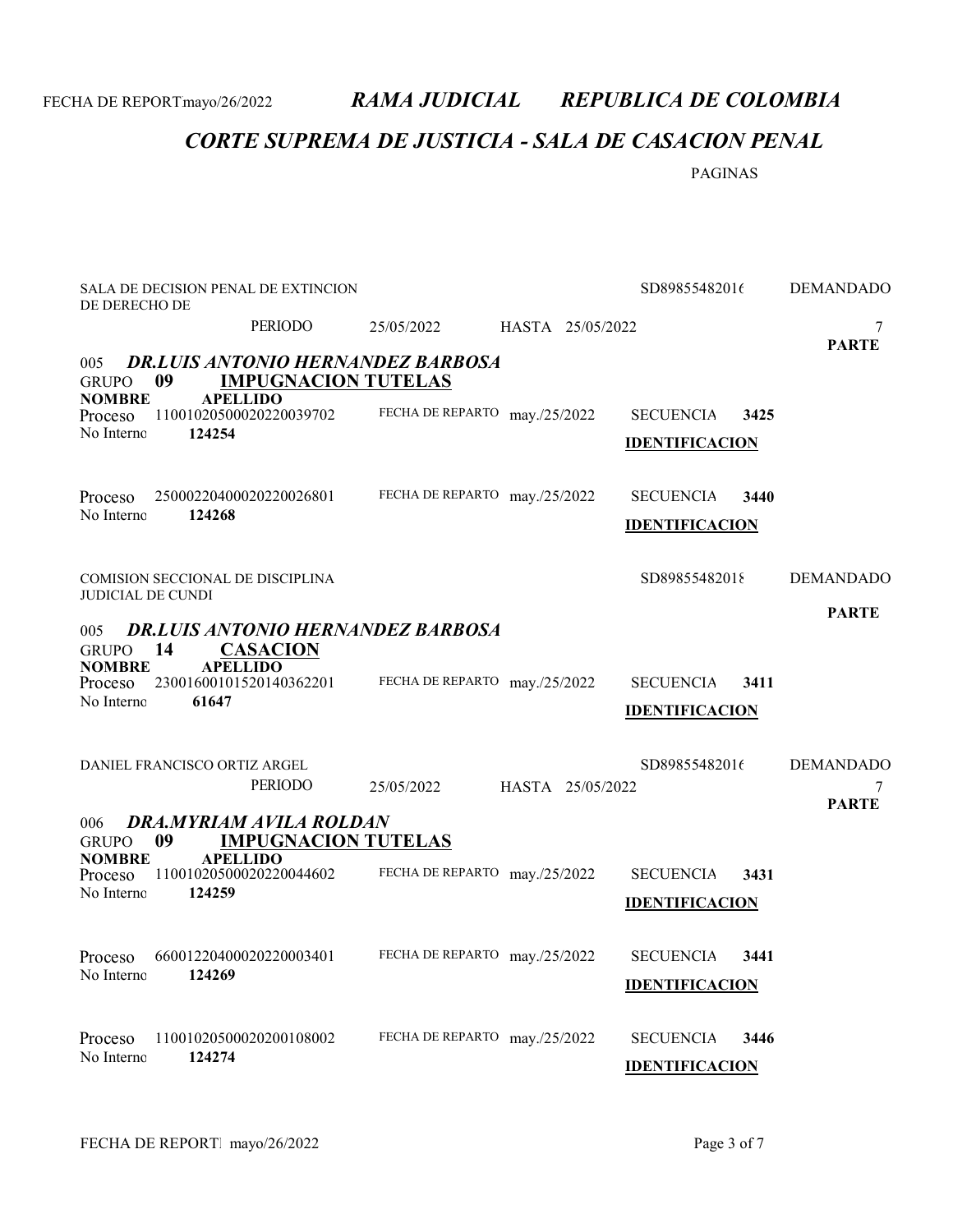# CORTE SUPREMA DE JUSTICIA - SALA DE CASACION PENAL

| SALA LABORAL DEL TRIBUNAL<br>SUPERIOR DEL DISTRITO JU                                                                                                                                    |                                | <b>PAGINAS</b><br>SD89855482018                   | <b>DEMANDADO</b>  |  |  |  |
|------------------------------------------------------------------------------------------------------------------------------------------------------------------------------------------|--------------------------------|---------------------------------------------------|-------------------|--|--|--|
| DRA.MYRIAM AVILA ROLDAN<br>006                                                                                                                                                           |                                |                                                   | <b>PARTE</b>      |  |  |  |
| 14<br><b>CASACION</b><br><b>GRUPO</b><br><b>NOMBRE</b><br><b>APELLIDO</b><br>25151310400120160010601<br>Proceso<br>61654<br>No Interno                                                   | FECHA DE REPARTO may./25/2022  | <b>SECUENCIA</b><br>3447<br><b>IDENTIFICACION</b> |                   |  |  |  |
| JAIRO HERNAN CARRILLO HERNANDEZ                                                                                                                                                          |                                | SD89855482018                                     | <b>DEMANDADO</b>  |  |  |  |
| DRA.MYRIAM AVILA ROLDAN<br>006<br><b>TUTELA DE PRIMERA INST.</b><br>20<br><b>GRUPO</b><br><b>APELLIDO</b><br><b>NOMBRE</b><br>11001020400020220106800<br>Proceso<br>124249<br>No Interno | FECHA DE REPARTO may./25/2022  | <b>SECUENCIA</b><br>3420<br><b>IDENTIFICACION</b> | <b>PARTE</b>      |  |  |  |
| SALA DE CASACION LABORAL DE LA<br>CORTE SUPREMA DE JU                                                                                                                                    |                                | SD89855482017                                     | <b>DEMANDADO</b>  |  |  |  |
| PERIODO                                                                                                                                                                                  | 25/05/2022<br>HASTA 25/05/2022 |                                                   | 7<br><b>PARTE</b> |  |  |  |
| <b>DR.JOSE FRANCISCO ACUÑA VIZCAYA</b><br>007<br><b>IMPUGNACION TUTELAS</b><br>09<br><b>GRUPO</b>                                                                                        |                                |                                                   |                   |  |  |  |
| <b>NOMBRE</b><br><b>APELLIDO</b><br>11001020500020220042502<br>Proceso<br>No Interno<br>124256                                                                                           | FECHA DE REPARTO may./25/2022  | <b>SECUENCIA</b><br>3427<br><b>IDENTIFICACION</b> |                   |  |  |  |
| 11001220400020220183001<br>Proceso<br>No Interno<br>124262                                                                                                                               | FECHA DE REPARTO may./25/2022  | <b>SECUENCIA</b><br>3434<br><b>IDENTIFICACION</b> |                   |  |  |  |
| 20001220400120220029901<br>Proceso<br>No Interno 124265                                                                                                                                  | FECHA DE REPARTO may./25/2022  | <b>SECUENCIA</b><br>3437<br><b>IDENTIFICACION</b> |                   |  |  |  |
| JUZGADO PRIMERO PENAL MUNICIPAL<br>DE VALLEDUPAR                                                                                                                                         |                                | SD89855482018                                     | <b>DEMANDADO</b>  |  |  |  |
| <b>PARTE</b><br><b>DR.JOSE FRANCISCO ACUÑA VIZCAYA</b><br>007                                                                                                                            |                                |                                                   |                   |  |  |  |
| 14<br><b>CASACION</b><br><b>GRUPO</b><br><b>NOMBRE</b><br><b>APELLIDO</b><br>76834600018820090027801<br>Proceso<br>No Interno<br>61652                                                   | FECHA DE REPARTO may./25/2022  | 3416<br><b>SECUENCIA</b><br><b>IDENTIFICACION</b> |                   |  |  |  |
| RAFEL MANUEL ORREGO DAVILA                                                                                                                                                               |                                | SD89855482016                                     | <b>DEMANDADO</b>  |  |  |  |
| FECHA DE REPORT mayo/26/2022                                                                                                                                                             |                                | Page 4 of 7                                       |                   |  |  |  |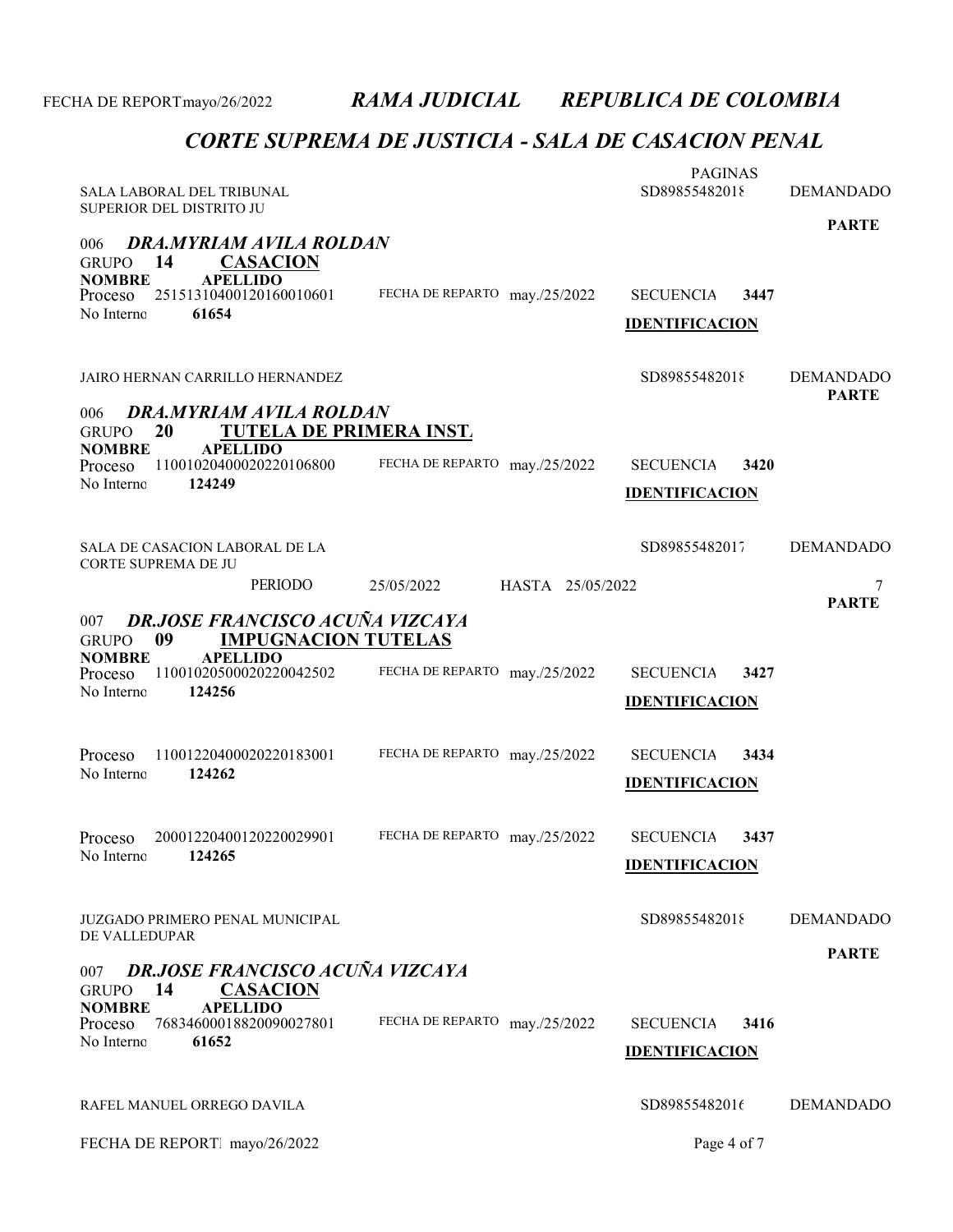# CORTE SUPREMA DE JUSTICIA - SALA DE CASACION PENAL

|                                                                  |                            |                               |                  | <b>PAGINAS</b>                            |      |                                  |
|------------------------------------------------------------------|----------------------------|-------------------------------|------------------|-------------------------------------------|------|----------------------------------|
|                                                                  | PERIODO                    | 25/05/2022                    | HASTA 25/05/2022 |                                           |      | 7<br><b>PARTE</b>                |
| DRA.PATRICIA SALAZAR CUELLAR<br>008<br>02<br><b>GRUPO</b>        | <b>REVISIONES</b>          |                               |                  |                                           |      |                                  |
| <b>NOMBRE</b><br><b>APELLIDO</b><br>Proceso                      | 11001020400020200092502    | FECHA DE REPARTO may./25/2022 |                  | <b>SECUENCIA</b>                          | 3409 |                                  |
| 61645<br>No Interno                                              |                            |                               |                  | <b>IDENTIFICACION</b>                     |      |                                  |
| FRANCISCO CORDOBA ZARTHA                                         |                            | CORDOBA ZARTHA                |                  | 93201606                                  |      | <b>DEMANDADO</b><br><b>PARTE</b> |
| DRA.PATRICIA SALAZAR CUELLAR<br>008<br>09<br><b>GRUPO</b>        | <b>IMPUGNACION TUTELAS</b> |                               |                  |                                           |      |                                  |
| <b>NOMBRE</b><br><b>APELLIDO</b><br>Proceso                      | 11001020500020220040502    | FECHA DE REPARTO may./25/2022 |                  | <b>SECUENCIA</b>                          | 3426 |                                  |
| No Interno<br>124255                                             |                            |                               |                  | <b>IDENTIFICACION</b>                     |      |                                  |
| Proceso                                                          | 11001222000020220011401    | FECHA DE REPARTO may./25/2022 |                  | <b>SECUENCIA</b>                          | 3436 |                                  |
| No Interno<br>124264                                             |                            |                               |                  | <b>IDENTIFICACION</b>                     |      |                                  |
| Proceso                                                          | 76001220400020220063001    | FECHA DE REPARTO may./25/2022 |                  | <b>SECUENCIA</b>                          | 3445 |                                  |
| No Interno<br>124273                                             |                            |                               |                  | <b>IDENTIFICACION</b>                     |      |                                  |
| <b>INDETERMINADOS</b>                                            |                            |                               |                  | SD89855482018                             |      | <b>DEMANDADO</b>                 |
| DRA.PATRICIA SALAZAR CUELLAR<br>008                              |                            |                               |                  |                                           |      | <b>PARTE</b>                     |
| 14<br><b>GRUPO</b><br><b>APELLIDO</b><br><b>NOMBRE</b>           | <b>CASACION</b>            |                               |                  |                                           |      |                                  |
| Proceso<br>No Interno<br>61646                                   | 11001600002820170004701    | FECHA DE REPARTO may./25/2022 |                  | <b>SECUENCIA</b><br><b>IDENTIFICACION</b> | 3410 |                                  |
|                                                                  |                            |                               |                  |                                           |      |                                  |
| DANGER AUGUSTO FAYAT MARTIN                                      |                            |                               |                  | SD89855482016                             |      | <b>DEMANDADO</b><br><b>PARTE</b> |
| <b>DRA.PATRICIA SALAZAR CUELLAR</b><br>008<br>20<br><b>GRUPO</b> | TUTELA DE PRIMERA INST.    |                               |                  |                                           |      |                                  |
| <b>NOMBRE</b><br><b>APELLIDO</b><br>Proceso                      | 11001020400020220106500    | FECHA DE REPARTO              | may./25/2022     | <b>SECUENCIA</b>                          | 3417 |                                  |
| No Interno<br>124246                                             |                            |                               |                  | <b>IDENTIFICACION</b>                     |      |                                  |
| SALA PLENA DEL TRIBUNAL SUPERIOR<br>DEL DISTRITO JUDI            |                            |                               |                  | SD89855482016                             |      | <b>DEMANDADO</b>                 |
|                                                                  | PERIODO                    | 25/05/2022                    | HASTA 25/05/2022 |                                           |      | 7<br><b>PARTE</b>                |

# 009 DR.FERNANDO LEON BOLAÑOS PALACIOS

FECHA DE REPORT. mayo/26/2022 Page 5 of 7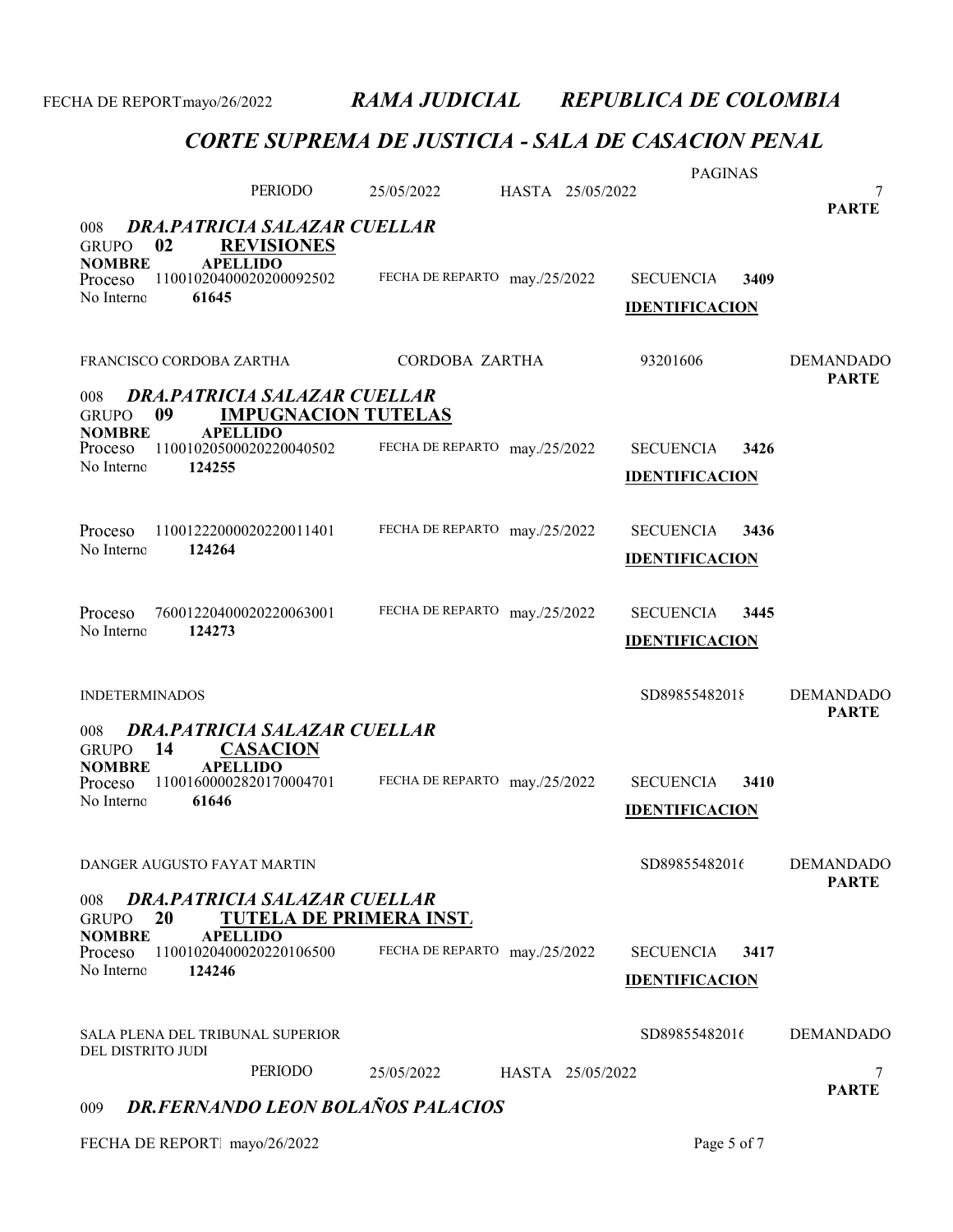### CORTE SUPREMA DE JUSTICIA - SALA DE CASACION PENAL

| 07                                                                                                                                                 |                               | <b>PAGINAS</b>                                    |                                  |
|----------------------------------------------------------------------------------------------------------------------------------------------------|-------------------------------|---------------------------------------------------|----------------------------------|
| <b>SEGUNDA INSTANCIA - OTR</b><br><b>GRUPO</b><br><b>APELLIDO</b><br><b>NOMBRE</b><br>76111600024720180108001<br>Proceso<br>No Interno<br>61650    | FECHA DE REPARTO may./25/2022 | <b>SECUENCIA</b><br>3414<br><b>IDENTIFICACION</b> |                                  |
| MARIA STELLA BETANCOURTH<br><b>DR.FERNANDO LEON BOLAÑOS PALACIOS</b><br>009                                                                        |                               | SD89855482016                                     | <b>DEMANDADO</b><br><b>PARTE</b> |
| <b>IMPUGNACION TUTELAS</b><br>09<br><b>GRUPO</b><br><b>NOMBRE</b><br><b>APELLIDO</b><br>11001020500020220044402<br>Proceso<br>No Interno<br>124258 | FECHA DE REPARTO may./25/2022 | <b>SECUENCIA</b><br>3429<br><b>IDENTIFICACION</b> |                                  |
| Proceso<br>23001220400020220007901<br>124266<br>No Interno                                                                                         | FECHA DE REPARTO may./25/2022 | <b>SECUENCIA</b><br>3438<br><b>IDENTIFICACION</b> |                                  |
| 73001220400020220044201<br>Proceso<br>No Interno<br>124270                                                                                         | FECHA DE REPARTO may./25/2022 | <b>SECUENCIA</b><br>3442<br><b>IDENTIFICACION</b> |                                  |
| <b>JUZGADO SEGUNDO DE EJECUCION DE</b><br>PENAS Y MEDIDAS DE                                                                                       |                               | SD89855482018                                     | <b>DEMANDADO</b>                 |
| <b>DR.FERNANDO LEON BOLAÑOS PALACIOS</b><br>009<br>14<br><b>CASACION</b><br><b>GRUPO</b>                                                           |                               |                                                   | <b>PARTE</b>                     |
| <b>APELLIDO</b><br><b>NOMBRE</b><br>13001600112920080316001<br>Proceso<br>No Interno<br>61651                                                      | FECHA DE REPARTO may./25/2022 | <b>SECUENCIA</b><br>3415<br><b>IDENTIFICACION</b> |                                  |
| <b>JORGE LEONARDOP ROCHA FUENTES</b>                                                                                                               |                               | SD89855482016                                     | <b>DEMANDADO</b><br><b>PARTE</b> |
| DR.FERNANDO LEON BOLAÑOS PALACIOS<br>009<br><b>TUTELA DE PRIMERA INST.</b><br>20<br><b>GRUPO</b>                                                   |                               |                                                   |                                  |
| <b>NOMBRE</b><br><b>APELLIDO</b><br>11001020400020220106700<br>Proceso<br>No Interno<br>124248                                                     | FECHA DE REPARTO may./25/2022 | <b>SECUENCIA</b><br>3419<br><b>IDENTIFICACION</b> |                                  |
| 11001020400020220106900<br>Proceso<br>124250<br>No Interno                                                                                         | FECHA DE REPARTO may./25/2022 | 3421<br><b>SECUENCIA</b><br><b>IDENTIFICACION</b> |                                  |
| SALA PENAL DEL TRIBUNAL SUPERIOR<br>DEL DISTRITO JUDI                                                                                              |                               | SD89855482017                                     | <b>DEMANDADO</b>                 |
| FECHA DE REPORT mayo/26/2022                                                                                                                       |                               | Page 6 of 7                                       |                                  |